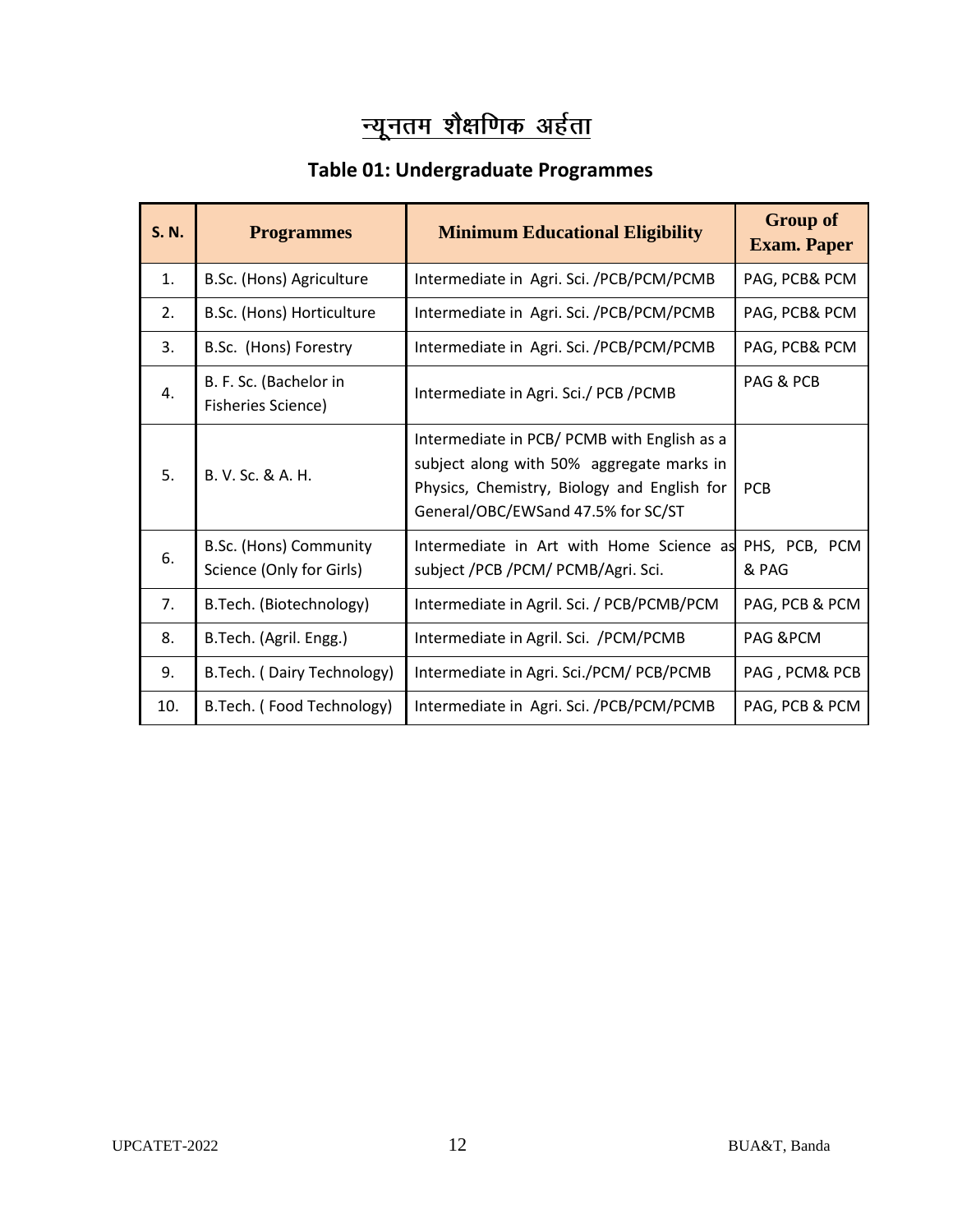| <b>S. N.</b> | <b>Programmes</b>                                                  |                                                                                                   | <b>Minimum Educational Eligibility</b>                                                                                                                                                                                       |
|--------------|--------------------------------------------------------------------|---------------------------------------------------------------------------------------------------|------------------------------------------------------------------------------------------------------------------------------------------------------------------------------------------------------------------------------|
| 1.           | M.Sc. (Community Science/Home Science) (Group of Exam. Paper -MHS) |                                                                                                   |                                                                                                                                                                                                                              |
|              | (i)                                                                | <b>Extension Education and</b><br>Communication<br>Management                                     | B.Sc.(H.Sc.)/B.Sc. Home Science (Hons.)/B.Sc. (Hons.)<br>Community Science(10+2+4 years degree)                                                                                                                              |
|              | (ii)                                                               | <b>Family Resource</b><br>Management / Family<br>Resource Management &<br><b>Consumer Science</b> | -do-                                                                                                                                                                                                                         |
|              | (iii)                                                              | Food Science & Nutrition                                                                          | -do-                                                                                                                                                                                                                         |
|              | (iv)                                                               | Human Development /<br>Human Development and<br><b>Family Studies</b>                             | -do-                                                                                                                                                                                                                         |
|              | (v)                                                                | <b>Textiles and Clothing</b>                                                                      | -do-                                                                                                                                                                                                                         |
| 2.           |                                                                    | M.Sc. (Agriculture) (Group of Exam. Paper -MAG)                                                   |                                                                                                                                                                                                                              |
|              | (i)                                                                | Agril. Biochemistry /<br>Biochemistry                                                             | B.Sc.(Ag.)/B.Sc.Ag. (Hons.) / B.Sc. (Hons.) Ag. / B.Sc.<br>Hort./ B.Sc. (Hons.) Hort./B.Sc. (Hort.) Hons.(10+2+4<br>years degree)                                                                                            |
|              | (ii)                                                               | Agril. Biotechnology                                                                              | B.Sc.(Ag.)/B.Sc. Ag. (Hons.)/B.Sc. (Hons.)<br>Ag.<br>/B.Sc.(Hort.)/ B.Sc. (Hons.) Hort./B.Sc.<br>(Hort.)<br>Hons./B.Tech.(Biotech.)/ B.Sc. (Forestry) /B.Sc. (Hons.)<br>Forestry) (10+2+4 years degree)                      |
|              | (iii)                                                              | <b>Agricultural Economics</b>                                                                     | B.Sc.(Ag.)/B.Sc.<br>B.Sc.<br>(Hons.)<br>(Hons.)/<br>Ag.<br>Ag./B.Sc.(Hort.)/B.Sc.<br>(Hons.) Hort./B.Sc.<br>(Hort.)<br>Hons./B.Sc. (Forestry)/B.Sc. (Hons.) Forestry (10+2+4<br>years degree)                                |
|              | (iv)                                                               | Agricultural Extension and<br>Comm. / Agricultural<br>Extension Education/Agril.<br>Extension     | B.Sc.(Ag.)/B.Sc. Ag. (Hons.)/ B.Sc. (Hons.)<br>Ag.<br>B.Sc.(Hort.)/ B.Sc. (Hons.) Hort./ B.Sc.<br>(Hort.)<br>Hons./B.Sc.(Forestry)/B.Sc. (Hons.) Forestry/<br>B.F.Sc<br>(10+2+4 years degree)                                |
|              | (v)                                                                | Agril. Meteorology                                                                                | B.Sc.(Ag.)/B.Sc. Ag. (Hons.)/ B.Sc. (Hons.)<br>Ag.<br>/B.Sc.(Hort.) /B.Sc. (Hons.) Hort./ B.Sc.<br>(Hort.)<br>Hons./B.Sc.(Forestry)/B.Sc. (Hons.) Forestry(10+2+4<br>years degree)                                           |
|              | (vi)                                                               | Agricultural Statistics                                                                           | B.Sc.(Ag.)/B.Sc. Ag. (Hons.)/ B.Sc. (Hons.)<br>Ag.<br>/B.Sc.(Hort.)/ B.Sc. (Hons.) Hort./ B.Sc. (Hort.) Hons./<br>B.Sc.(Forestry)/B.Sc. (Hons.) Forestry(10+2+4 years<br>degree) with mathematics as a subject at 10+2 level |
|              | (vii)                                                              | Agronomy                                                                                          | B.Sc.(Ag.)/B.Sc. Ag. (Hons.)/ B.Sc. (Hons.)<br>Ag.<br>$(10+2+4$ years degree)                                                                                                                                                |
|              | (viii)                                                             | Animal Husbandry                                                                                  | B.Sc.(Ag.)/B.Sc. Ag. (Hons.)/ B.Sc. (Hons.)<br>Ag.<br>$(10+2+4$ years degree)                                                                                                                                                |
|              | (ix)                                                               | Dairy Technology                                                                                  | B.Sc.(Ag.)/B.Sc. Ag. (Hons.)/ B.Sc. (Hons.) Ag.<br>$(10+2+4$ years degree)                                                                                                                                                   |

# **Table 02: Postgraduate Programmes**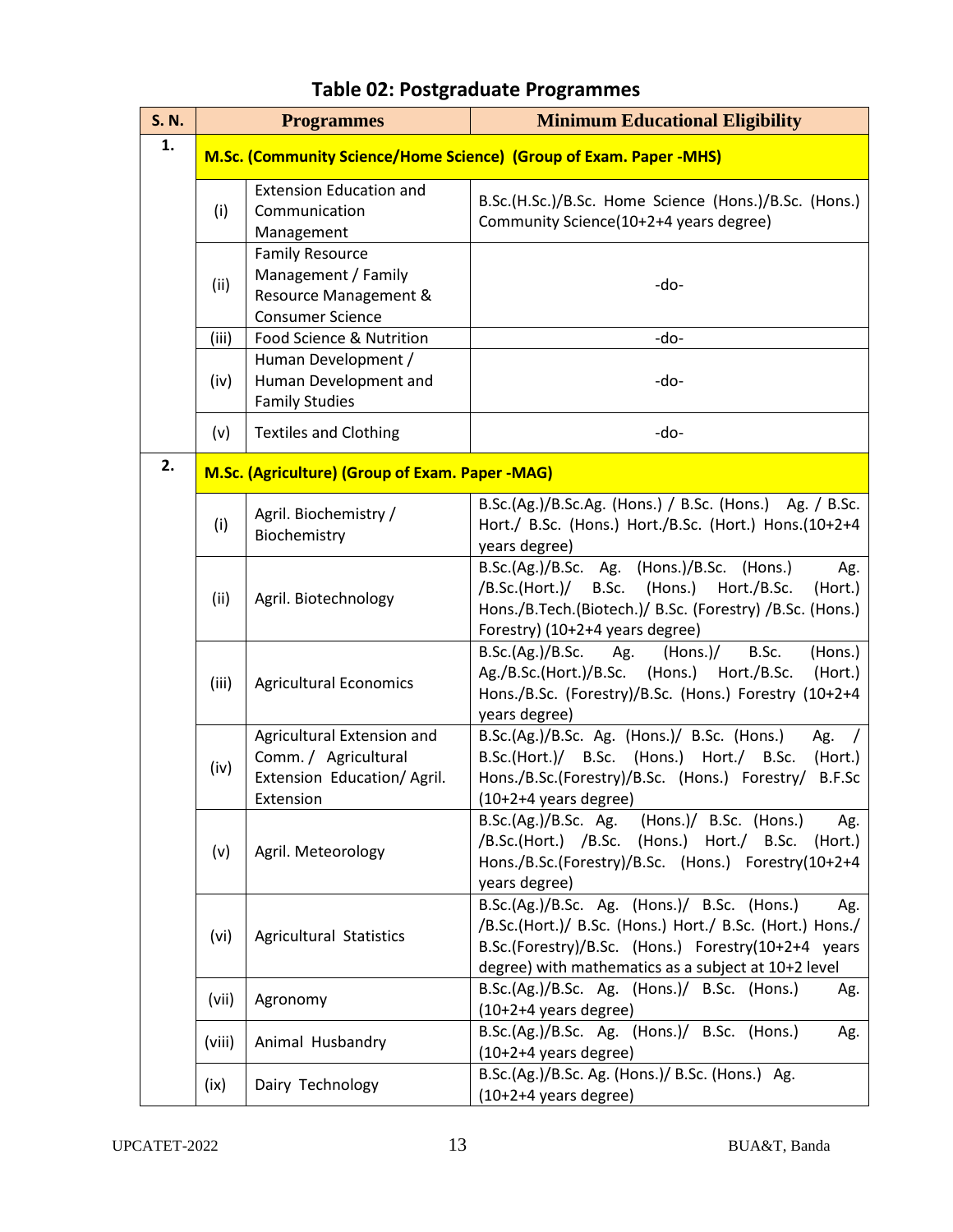|    |                                                  | Livestock Production &                       | B.Sc.(Ag.)/B.Sc. Ag. (Hons.)/ B.Sc. (Hons.)<br>Ag.                                                                |  |  |
|----|--------------------------------------------------|----------------------------------------------|-------------------------------------------------------------------------------------------------------------------|--|--|
|    | (x)                                              | Management                                   | $(10+2+4$ years degree)                                                                                           |  |  |
|    |                                                  |                                              | B.Sc.(Ag.)/B.Sc. Ag. (Hons.)/ B.Sc. (Hons.)<br>Ag.                                                                |  |  |
|    |                                                  |                                              | /B.Sc.(Hort.) / B.Sc. (Hons.) Hort. / B.Sc. (Hort.)                                                               |  |  |
|    | (xi)                                             | Entomology                                   |                                                                                                                   |  |  |
|    |                                                  |                                              | Hons.B.Sc.(Forestry)/B.Sc. (Hons.) Forestry (10+2+4                                                               |  |  |
|    |                                                  |                                              | years degree)                                                                                                     |  |  |
|    |                                                  |                                              | B.Sc.(Ag.)/B.Sc.<br>Ag.<br>(Hons.)/<br>B.Sc.<br>(Hons.)                                                           |  |  |
|    | (xii)                                            | <b>Genetics &amp; Plant Breeding</b>         | Ag./B.Sc.(Hort.)/B.Sc. (Hons.) Hort./B.Sc.<br>(Hort.)                                                             |  |  |
|    |                                                  |                                              | Hons./B.Sc.(Forestry)/B.Sc. (Hons.) Forestry<br>$(10+2+4)$                                                        |  |  |
|    |                                                  |                                              | years degree)                                                                                                     |  |  |
|    |                                                  |                                              | B.Sc.(Ag.)/B.Sc. Ag. (Hons.)/ B.Sc. (Hons.)<br>Ag.                                                                |  |  |
|    | (xiii)                                           | <b>Plant Pathology</b>                       | /B.Sc.(Hort.)/ B.Sc. (Hons.) Hort./ B.Sc.<br>(Hort.)                                                              |  |  |
|    |                                                  |                                              | Hons.B.Sc.(Forestry)/B.Sc. (Hons.) Forestry (10+2+4                                                               |  |  |
|    |                                                  |                                              | years degree)                                                                                                     |  |  |
|    |                                                  |                                              | B.Sc.(Ag.)/B.Sc. Ag. (Hons.)/ B.Sc. (Hons.)<br>Ag.                                                                |  |  |
|    | (xiv)                                            | Plant Physiology/Crop                        | /B.Sc.(Hort.)/ B.Sc. (Hons.) Hort./ B.Sc. (Hons.) Hort./                                                          |  |  |
|    |                                                  | Physiology                                   | B.Sc. (Hort.) Hons./B.Sc.(Forestry)/ B.Sc. (Hons.)                                                                |  |  |
|    |                                                  |                                              | Forestry (10+2+4 years degree)                                                                                    |  |  |
|    |                                                  |                                              | B.Sc.(Ag.)/B.Sc. Ag. (Hons.)/ B.Sc. (Hons.)<br>Ag. $/$                                                            |  |  |
|    | (xv)                                             | Seed Science & Technology                    | B.Sc.(Hort.)/ B.Sc. (Hons.) Hort./ B.Sc.<br>(Hort.)                                                               |  |  |
|    |                                                  |                                              | Hons./B.Sc.(Forestry)/ B.Sc. (Hons.) Forestry (10+2+4                                                             |  |  |
|    |                                                  |                                              | years degree)                                                                                                     |  |  |
|    |                                                  | Soil Conservation & Water<br>Management      | B.Sc.(Ag.)/B.Sc. Ag. (Hons.)/ B.Sc. (Hons.) Ag. /B.Sc.                                                            |  |  |
|    | (xvi)                                            |                                              | (Hons.) Hort./B.Sc.(Hort.) Hons./B.Sc.(Forestry)/ B.Sc.                                                           |  |  |
|    |                                                  |                                              | (Hons.) Forestry (10+2+4 years degree)                                                                            |  |  |
|    |                                                  | Soil Science & Agril.                        | B.Sc.(Ag.)/B.Sc. Ag. (Hons.)/ B.Sc. (Hons.) Ag./ B.Sc.<br>(Hons.) Hort./ B.Sc. (Hort.) Hons.B.Sc.(Forestry)/B.Sc. |  |  |
|    | (xvii)                                           | Chemistry                                    | (Hons.) Forestry(10+2+4 years degree)                                                                             |  |  |
|    |                                                  |                                              |                                                                                                                   |  |  |
|    | M.Sc. (Horticulture) (Group of Exam. Paper -MAG) |                                              |                                                                                                                   |  |  |
|    |                                                  | Floriculture and                             | B.Sc.(Ag.)/B.Sc. Ag. (Hons.)/ B.Sc. (Hons.) Ag. / B.Sc.                                                           |  |  |
|    | (i)                                              | Landscaping/Floriculture and                 | Hort./ B.Sc. (Hons.) Hort./ B.Sc. (Hort.) Hons. (10+2+4                                                           |  |  |
|    |                                                  | Landscape Architecture                       | years degree)                                                                                                     |  |  |
|    |                                                  |                                              | B.Sc.(Ag.)/B.Sc. Ag. (Hons.)/ B.Sc. (Hons.) Ag. / B.Sc.                                                           |  |  |
|    | (ii)                                             | <b>Fruit Science</b>                         | Hort./ B.Sc. (Hons.) Hort./ B.Sc. (Hort.) Hons. (10+2+4                                                           |  |  |
|    |                                                  |                                              | years degree)                                                                                                     |  |  |
|    |                                                  | Post Harvest Technology/                     | B.Sc.(Ag.)/B.Sc. Ag. (Hons.)/ B.Sc. (Hons.) Ag. / B.Sc.                                                           |  |  |
|    | (iii)                                            | Post Harvest Management                      | Hort. / B.Sc. (Hons.) Hort./ B.Sc. (Hort.) Hons. (10+2+4                                                          |  |  |
|    |                                                  |                                              | years degree)                                                                                                     |  |  |
|    |                                                  |                                              | B.Sc.(Ag.)/B.Sc. Ag. (Hons.)/ B.Sc. (Hons.) Ag. / B.Sc.                                                           |  |  |
|    | (iv)                                             | Vegetable Science                            | Hort./ B.Sc. (Hons.) Hort./ B.Sc. (Hort.) Hons. (10+2+4                                                           |  |  |
|    |                                                  |                                              | years degree)                                                                                                     |  |  |
| 3. |                                                  | M.Sc. (Forestry) (Group of Exam. Paper -MFR) |                                                                                                                   |  |  |
|    |                                                  |                                              | B.Sc. Forestry/ B.Sc. (Hons) Forestry / B.Sc. Hort./ B.Sc.                                                        |  |  |
|    | (i)                                              | Silviculture & Agroforestry                  | (Hons.) Hort./ B.Sc. (Hort.) Hons./B.Sc.(Ag.)/B.Sc. Ag.                                                           |  |  |
|    |                                                  |                                              | (Hons.)/ B.Sc. (Hons.) Ag. / (10+2+4 year Degree)                                                                 |  |  |
|    | (ii)                                             | Forest Biology & Tree                        | B.Sc. Forestry/ B.Sc. (Hons) Forestry / B.Sc. Hort./ B.Sc.                                                        |  |  |
|    |                                                  | Improvement                                  | (Hons.) Hort./ B.Sc. (Hort.) Hons./B.Sc.(Ag.)/B.Sc. Ag.                                                           |  |  |
|    |                                                  |                                              | (Hons.)/ B.Sc. (Hons.) Ag. / (10+2+4 year Degree)                                                                 |  |  |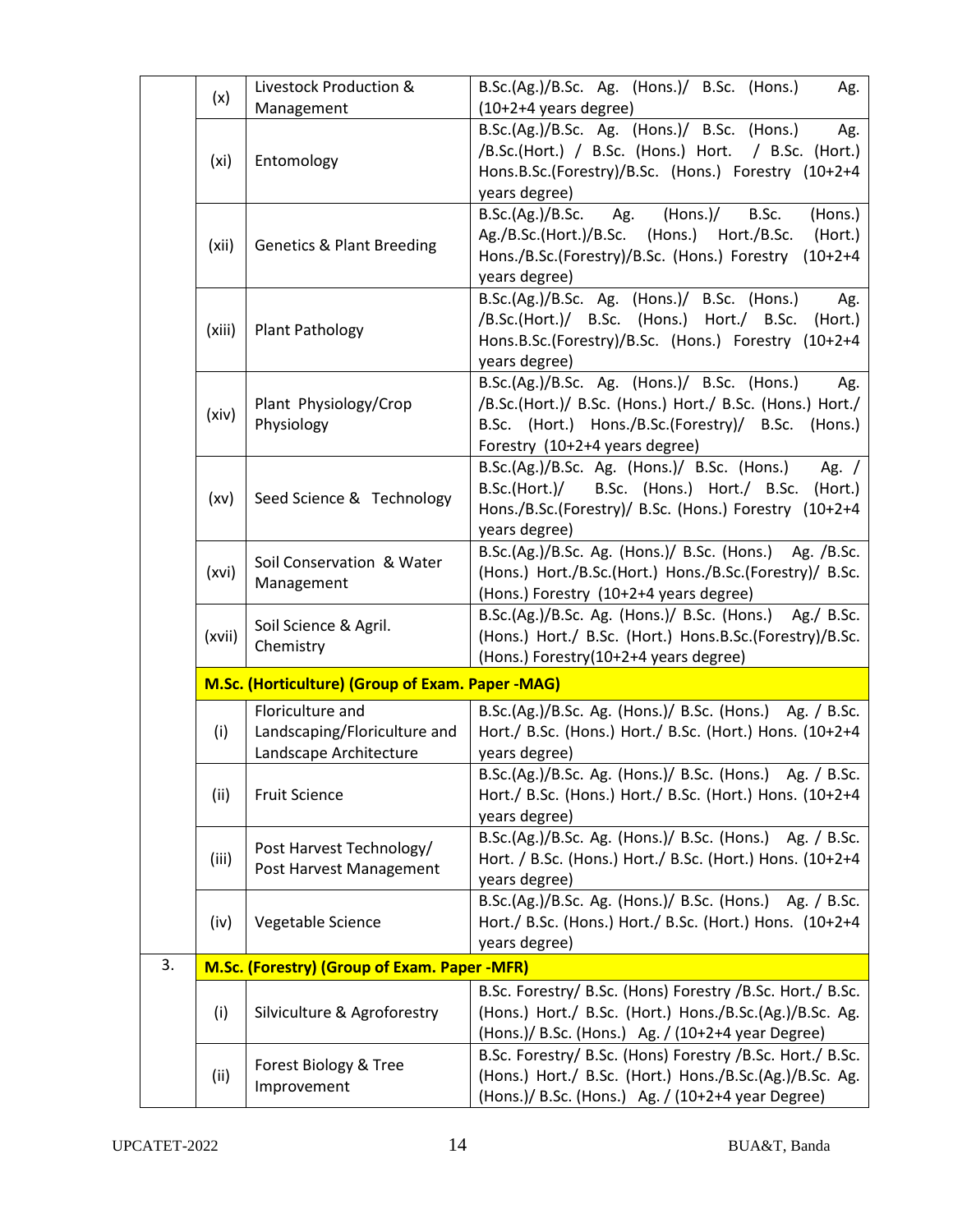|                                                       | (iii)  | <b>Forest Products Utilization</b>                                      | B.Sc. Forestry/ B.Sc. (Hons) Forestry /B.Sc. Hort./ B.Sc.<br>(Hons.) Hort./ B.Sc. (Hort.) Hons./B.Sc.(Ag.)/B.Sc. Ag.<br>(Hons.)/ B.Sc. (Hons.) Ag. (10+2+4 year Degree)                           |
|-------------------------------------------------------|--------|-------------------------------------------------------------------------|---------------------------------------------------------------------------------------------------------------------------------------------------------------------------------------------------|
|                                                       | (iv)   | <b>Forest Resource</b><br>Management                                    | B.Sc. Forestry/ B.Sc. (Hons) Forestry /B.Sc. Hort./ B.Sc.<br>(Hons.) Hort./ B.Sc. (Hort.) Hons./B.Sc.(Ag.)/B.Sc. Ag.<br>(Hons.)/ B.Sc. (Hons.) Ag. (10+2+4 year Degree)                           |
| 4.                                                    |        | <b>M.V.Sc:- (Group of Exam. Paper - MVS)</b>                            |                                                                                                                                                                                                   |
|                                                       | (i)    | <b>Animal Genetics and</b><br><b>Breeding</b>                           | B.V.Sc. & A. H.(10+2+5 years/10+2+51/2 years Degree)<br>with OGPA 5.50 (5.00 for SC/ST) out of 10. The<br>candidates must be registered with VCI, New Delhi or<br><b>State Veterinary Council</b> |
|                                                       | (ii)   | <b>Animal Nutrition</b>                                                 | -do-                                                                                                                                                                                              |
|                                                       | (iii)  | Livestock Production &<br>Management                                    | -do-                                                                                                                                                                                              |
|                                                       | (iv)   | Livestock Products<br>Technology                                        | -do-                                                                                                                                                                                              |
|                                                       | (v)    | <b>Veterinary and Animal</b><br><b>Husbandry Extension</b><br>Education | -do-                                                                                                                                                                                              |
|                                                       | (vi)   | <b>Veterinary Biochemistry</b>                                          | -do-                                                                                                                                                                                              |
|                                                       | (vii)  | Veterinary Gynaecology and<br>Obstetrics                                | -do-                                                                                                                                                                                              |
|                                                       | (viii) | <b>Veterinary Medicine</b>                                              | -do-                                                                                                                                                                                              |
|                                                       | (ix)   | Veterinary Microbiology                                                 | -do-                                                                                                                                                                                              |
|                                                       | (x)    | <b>Veterinary Pathology</b>                                             | -do-                                                                                                                                                                                              |
|                                                       | (xi)   | <b>Veterinary Physiology</b>                                            | -do-                                                                                                                                                                                              |
|                                                       | (xii)  | Veterinary Pharmacology &<br>Toxicology                                 | -do-                                                                                                                                                                                              |
|                                                       | (xiii) | Veterinary Public Health &<br>Epidemiology                              | -do-                                                                                                                                                                                              |
|                                                       | (xiv)  | Veterinary Surgery and<br>Radiology                                     | -do-                                                                                                                                                                                              |
|                                                       | (xv)   | <b>Veterinary Parasitology</b>                                          | -do-                                                                                                                                                                                              |
|                                                       | (xvi)  | Veterinary Anatomy/<br><b>Veterinary Anatomy</b><br>Histology           | -do-                                                                                                                                                                                              |
| 5.<br>M.Tech. Agril. Engg. (Group of Exam. Paper MTA) |        |                                                                         |                                                                                                                                                                                                   |
|                                                       | (i)    | Process and Food<br>Engineering                                         | Mechanical Engg.<br>B.Tech. in<br>Agril. Engg. /<br>B.Tech.(Food Tech.) /B.Tech.(Dairy Tech.)/Process and<br>Food Engineeting (10+2+4 year Degree)                                                |
|                                                       | (ii)   | Agricultural Engg.                                                      | B.Tech. (Agril Engg) (10+2+4 years degree)                                                                                                                                                        |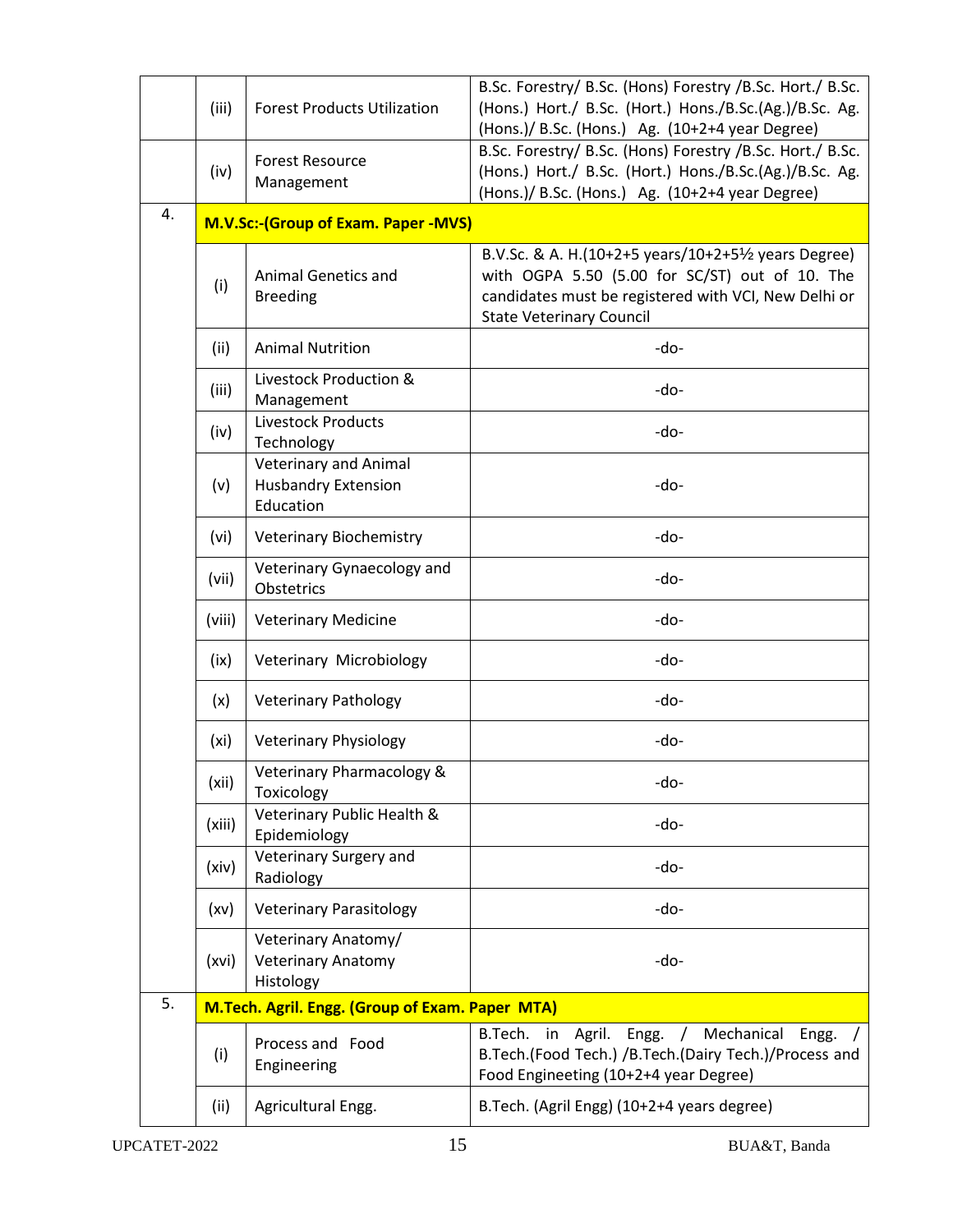|    | (iii)                                                   | <b>Irrigation and Drainage</b><br>Engineering                                                               | B.Tech. in Agril. Engg. (10+2+4 year Degree)                                                                                                                                                                                                                                                                 |
|----|---------------------------------------------------------|-------------------------------------------------------------------------------------------------------------|--------------------------------------------------------------------------------------------------------------------------------------------------------------------------------------------------------------------------------------------------------------------------------------------------------------|
|    | (iv)                                                    | Farm Machinary and Power<br>Engineering                                                                     | B. Tech. in Agril. Engg. (10+2+4 year Degree)                                                                                                                                                                                                                                                                |
|    | (v)                                                     | Soil & Water Cons.<br>Engineering                                                                           | B. Tech. in Agril. Engg. (10+2+4 year Degree)                                                                                                                                                                                                                                                                |
| 6. | M.Tech. Mechanical Engg. (Group of Exam. Paper MTM)     |                                                                                                             |                                                                                                                                                                                                                                                                                                              |
|    | (i)                                                     | Mechanical Engg.                                                                                            | B.Tech. (Mechanical Engg) (10+2+4 year Degree)                                                                                                                                                                                                                                                               |
| 7. | M.Tech./ M.Sc. Biotechnology(Group of Exam. Paper -MTB) |                                                                                                             |                                                                                                                                                                                                                                                                                                              |
|    | (i)                                                     | M.Tech. (Plant Molecular<br>Biology & Biotechnology)/<br>M.Sc. (Plant Molecular<br>Biology & Biotechnology) | B.Tech.(Biotechnology/Plant Molecular<br>Biology &<br>Biotechnology (10+2+4) / B.Sc. (Biotechnology), B.Sc.<br>Plant Molecular Biology & Biotechnology (10+2+3).                                                                                                                                             |
| 8. |                                                         | M.F.Sc. (Masters of Fisheries Science) (Group of Exam. Paper -MFS)                                          |                                                                                                                                                                                                                                                                                                              |
|    | (i)                                                     | Aquaculture                                                                                                 | B.F.Sc. $(10+2+4$ year Degree)                                                                                                                                                                                                                                                                               |
|    | (ii)                                                    | <b>Fisheries Resource</b><br>Management                                                                     | B.F.Sc. (10+2+4 year Degree)                                                                                                                                                                                                                                                                                 |
| 9. | (i)                                                     | <b>MBA (Agri. Business)</b>                                                                                 | Bachelor's / or Master's degree in Agriculture or allied<br>disciplines of<br>Agriculture, Agril.<br>Engg./Dairy<br>Science/Dairy Technology/Fisheries/Food<br>Science/<br>Technology/Forestry/<br>Science/<br>Food<br>Home<br>Science/<br>Community<br>Vegetable<br>Science/Horticulture/VeterinaryScience/ |

#### नोटः—

- 1. M.Sc. (Plant Molecular Biology &Biotechnology) पाठ्यकम में प्रवेश हेतु तीन अथवा चार B.Sc. (Plant Molecular Biology & Biotechnology ) / Biotechnology उत्तीर्ण अभ्यर्थी भी प्रवे"ा ले सकते हैं। शेष सभी मास्टर्स पाठ्यकमों में प्रेवश हेतु चार वर्षीय स्नातक<br>पाठ्यकम उत्तीर्ण होना आवश्यक है। तीन वर्षीय डिग्री वाले अभ्यर्थी पात्र नहीं हैं।
- 2. एम0बी0ए0 पाठयक्रम की प्रवेश परीक्षा में उत्तर प्रदे"ा के मूल निवासी / दे"ा के अन्य राज्यों के निवासी एवं तीन / चार वर्षीय डिग्री वाले अभ्यर्थी भी अर्ह हैं।
- 3. परास्नातक पाठ्यक्रम में प्रवेश लेने वाले ऐसे अभ्यर्थियों, जिनक अध्ययनकाल में **Conduct** Probationलगा होगा उन्हें किसी भी कृषि विश्वविद्यालय में प्रवेश नहीं दिया जाऐगा।
- 4. M.V.Sc. पाठ्यक्रम में प्रवे"ा के लिए अभ्यर्थी को 10+2+5 Years B.V.Sc.&A.H. पाठ्यक्रमअथवा 10+2+5½Years B.V.Sc.&A.H. पाठ्यक्रमउत्तीर्ण होना आव"यक है तथा अभ्यर्थी को भारतीय प"I चिकित्सा परिषद अथवा प्रदे"ा प"[चिकित्सा परिषद में पंजीकृत होना अनिवार्य होगा।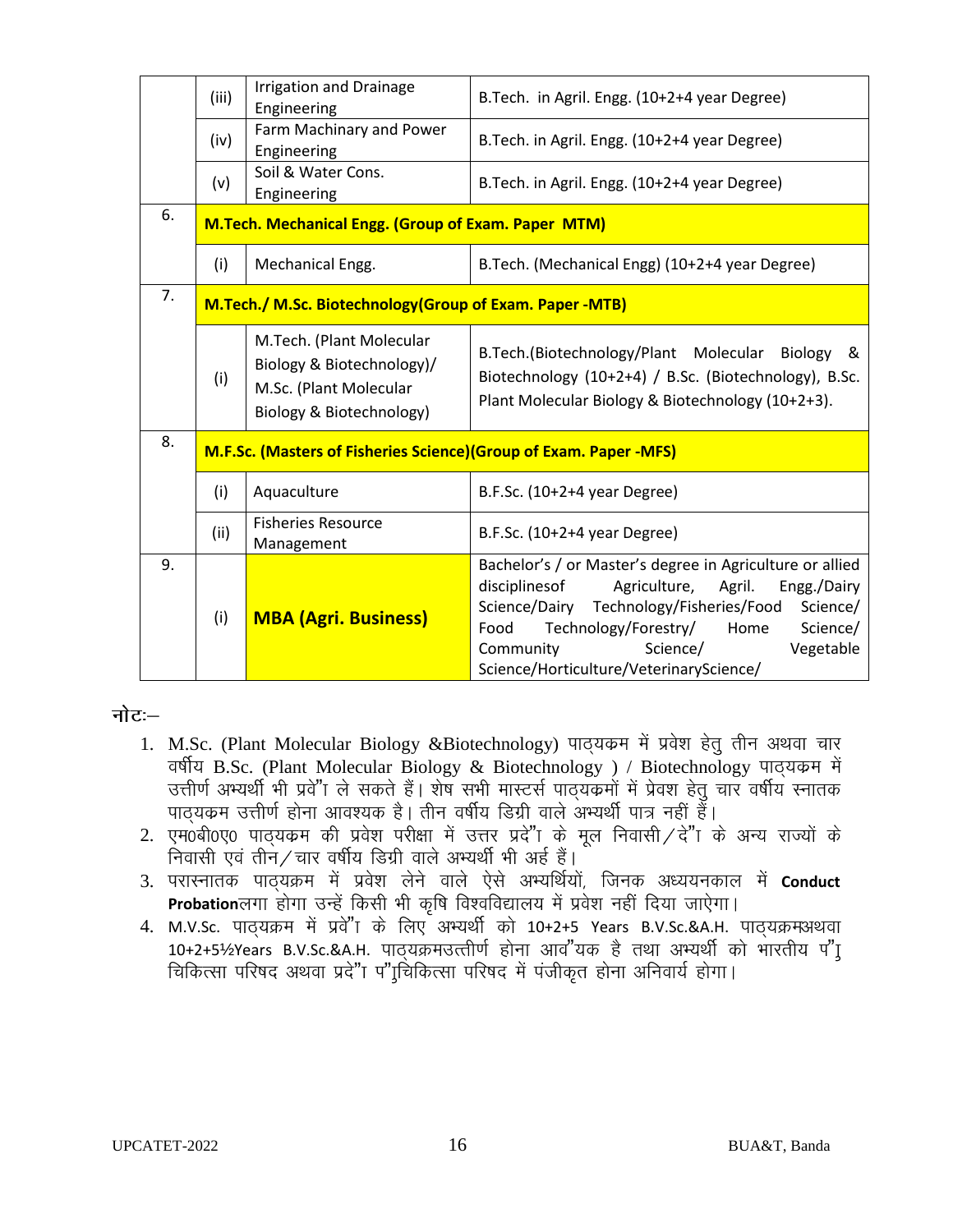| SI. No | <b>Programmes</b> |                                                                                                                | <b>Minimum Educational Eligibility</b>                                                                                                 |
|--------|-------------------|----------------------------------------------------------------------------------------------------------------|----------------------------------------------------------------------------------------------------------------------------------------|
| 1.     |                   | <b>Ph.D.</b> (Agriculture) (Group of Exam. Paper -PDA)                                                         |                                                                                                                                        |
|        | (i)               | Agril. Biochemistry                                                                                            | M. Sc. (Ag.) in Ag. Biochemistry /<br>M.Sc.<br>Biochemistry (10+2+4+2 Degree Programme)                                                |
|        | (ii)              | Agril Biotechnology                                                                                            | Biotechnology/<br>M.Sc.<br>Ag.<br>M.Sc.Biotechnology/M.Tech.(Biotechnology)<br>(10+2+4+2 Degree Programme)                             |
|        | (iii)             | <b>Agricultural Economics</b>                                                                                  | M.Sc. (Ag.) in Agril. Economics / M.Sc. (Ag.) in<br>Agril. Economics & Management (10+2+4+2<br>Degree Programme)                       |
|        | (iv)              | Agricultural Extension and Comm. /<br><b>Agricultural Extension</b><br><b>Education/Agricultural Extension</b> | M.Sc. (Ag.) in Agril. Extension / Extension<br>Education/Agril.Communication/Agril. Extension<br>and Comm. (10+2+4+2 Degree Programme) |
|        | (v)               | Agril. Meteorology                                                                                             | M.Sc.(Agril. Meteorology)/ M.Sc. (Ag.) in Agril.<br>Meteorology (10+2+4+2 Degree Programme)                                            |
|        | (vi)              | <b>Agricultural Statistics</b>                                                                                 | M.Sc.<br>Agril.<br>Statistics/M.Sc.(Statistics)<br>in<br>(10+2+4+2 Degree Programme)                                                   |
|        | (vii)             | Agronomy                                                                                                       | M.Sc.<br>(Ag.) Agronomy (10+2+4+2<br>Degree<br>Programme)                                                                              |
|        | (viii)            | Animal Husbandry                                                                                               | M.Sc. (Ag.) in Animal<br>Husbandry (10+2+4+2<br>Degree Programme)                                                                      |
|        | (ix)              | Dairy Technology                                                                                               | Technology(10+2+4+2<br>M.Sc. (Ag.) in Dairy<br>Degree Programme)                                                                       |
|        | (x)               | Livestock Production &<br>Management                                                                           | M.Sc. (Ag.) in Live Stock Production<br>&<br>Management (10+2+4+2 Degree Programme)                                                    |
|        | (xi)              | Entomology                                                                                                     | M.Sc. (Ag.) in Entomology (10+2+4+2 Degree<br>Programme) (M.Sc.(Ag.) in Plant Protection<br>degree holders are not eligible)           |
|        | (xii)             | <b>Genetics &amp; Plant Breeding</b>                                                                           | M. Sc.(Ag.) in Gen. & Pl.Breeding (10+2+4+2<br>Degree Programme)                                                                       |
|        | (xiii)            | Plant Pathology                                                                                                | M.Sc. (Ag.) in Plant Pathology(10+2+4+2 Degree<br>Programme), (M.Sc.(Ag.) in Plant Protection<br>degree holders are not eligible)      |
|        | xiv)              | Plant Physiology/Crop Physiology                                                                               | M. Sc.(Ag.) in Plant Physiology/M.Sc. (Ag.) in Crop<br>Physiology (10+2+4+2 Degree Programme)                                          |
|        | (xv)              | Seed Science & Technology                                                                                      | M. Sc.(Ag.) in Seed Science &<br>Technology<br>(10+2+4+2 Degree Programme)                                                             |
|        | (xvi)             | Soil Conservation & Water<br>Management                                                                        | M. Sc.(Ag.) in Soil Conservation<br>& Water<br>Management (10+2+4+2 Degree Programme)                                                  |
|        | (xvii)            | Soil Science and Agril. Chemistry                                                                              | M. Sc.(Ag.) in Soil Science & Agril. Chemistry /<br>M.Sc. (Ag.) in Soil Science (10+2+4+2 Degree<br>Programme)                         |

## **Table 3: Ph.D. Programmes**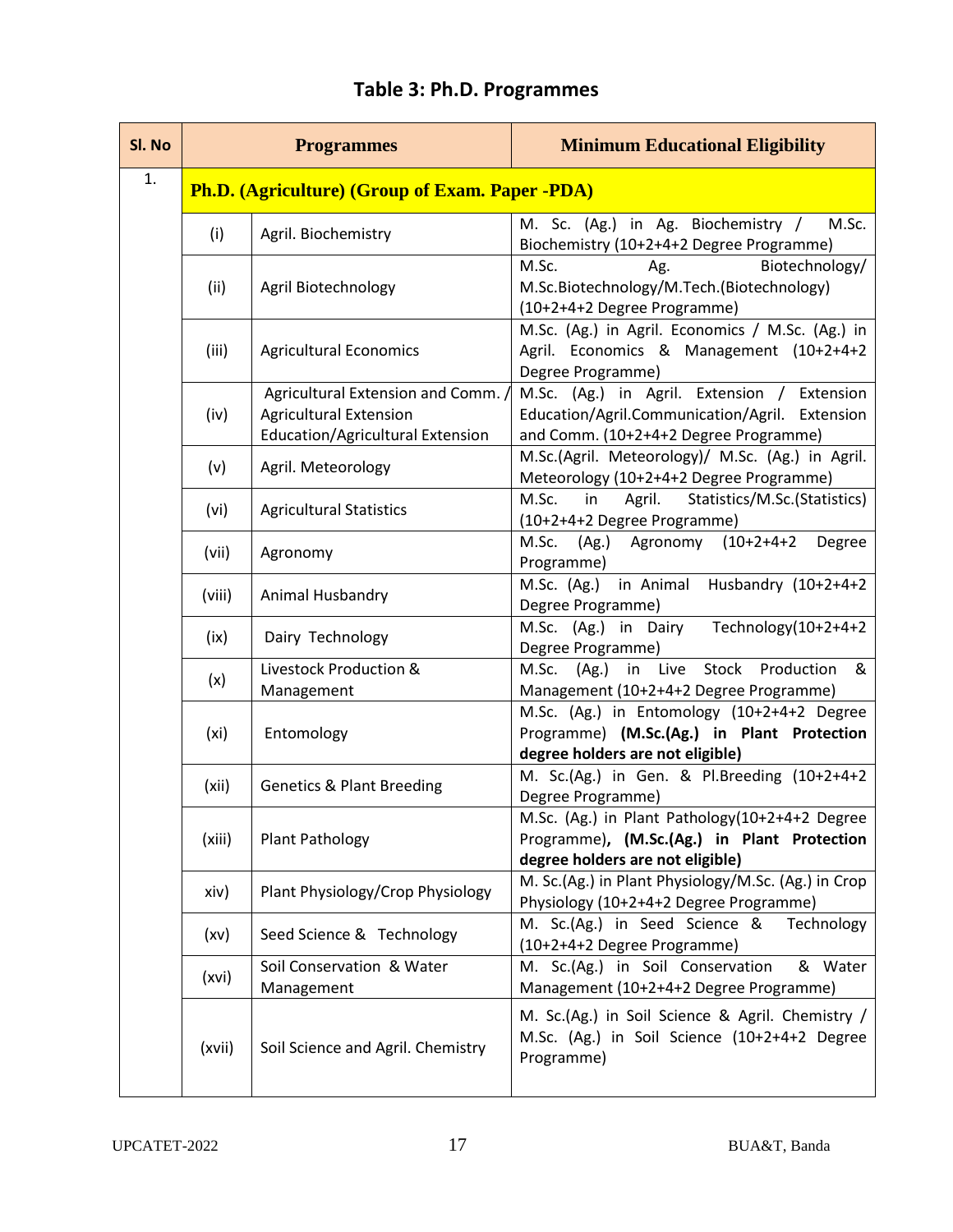| 2. | Ph.D. (Horticulture) (Group of Exam. Paper -PDH)  |                                                                             |                                                                                                                                                                                                                                                           |  |
|----|---------------------------------------------------|-----------------------------------------------------------------------------|-----------------------------------------------------------------------------------------------------------------------------------------------------------------------------------------------------------------------------------------------------------|--|
|    | (i)                                               | Floriculture and Landscaping/<br>Floriculture and Landscape<br>Architecture | M.Sc.(Ag.) Horticulture/M.Sc.(Ag.) Horticulture<br>(Floriculture and Landscape Architecture)/M.Sc.<br>(Floriculture<br>and<br>Horticulture<br>Landscape<br>Architecture) / M.Sc. (Floriculture and Landscape<br>Architecture) (10+2+4+2 Degree Programme) |  |
|    | (ii)                                              | <b>Fruit Science</b>                                                        | M.Sc.(Ag.) Horticulture/M.Sc.(Ag.) Horticulture<br>(Fruit Science)/M.Sc. (Fruit Science) (10+2+4+2<br>Degree Programme)                                                                                                                                   |  |
|    | (iii)                                             | Vegetable Science                                                           | M.Sc.(Ag.) Horticulture/M.Sc.(Ag.) Horticulture<br>(Vegetable Science),/M.Sc. Horticulture (Veg. Sci.)<br>/M.Sc. (Vegetable Science)(10+2+4+2 Degree<br>Programme)                                                                                        |  |
|    | (iv)                                              | Post Harvest Technology/ Post<br><b>Harvest Management</b>                  | M.Sc.(Ag.) Horticulture/M.Sc.(Ag.) Horticulture<br>(Post Harvest Technology) /M.Sc. (Horticulture)<br>Post Harvest Technology (10+2+4+2 Degree<br>Programme)                                                                                              |  |
| 3. | Ph.D. (Forestry) (Group of Exam. Paper -PDFR)     |                                                                             |                                                                                                                                                                                                                                                           |  |
|    | (i)                                               | Silviculture & Agroforestry                                                 | M.Sc. Forestry/ Agro-forestry (10+2+4+2 Degree<br>Programme)                                                                                                                                                                                              |  |
| 4. | Ph.D. (Home Science) (Group of Exam. Paper -PDHS) |                                                                             |                                                                                                                                                                                                                                                           |  |
|    | (i)                                               | <b>Extension Education and</b><br><b>Communication Management</b>           | M.Sc.(H.Sc.) in Extension<br>Education<br>and<br>Communication<br>Management<br>$(10+2+4+2)$<br>Programme)<br>(M.A.(H.Sc.)<br>Degree<br>degree<br>holders are not eligible)                                                                               |  |
|    | (ii)                                              | <b>Family Resource Management</b>                                           | M.Sc. in the Concerned Subject(10+2+4+2<br>Degree Programme)                                                                                                                                                                                              |  |
|    | (iii)                                             | <b>Food Science and Nutrition</b>                                           | M.Sc. in the Concerned Subject(10+2+4+2<br>Degree Programme)                                                                                                                                                                                              |  |
|    | (iv)                                              | Human Development and Family<br><b>Studies</b>                              | M.Sc. in the Concerned Subject(10+2+4+2<br>Degree Programme)                                                                                                                                                                                              |  |
|    | (v)                                               | Textile & Clothing                                                          | in the Concerned Subject(10+2+4+2<br>M.Sc.<br>Degree Programme)                                                                                                                                                                                           |  |
| 5. |                                                   | Ph.D. in Biotechnology (Group of Exam. Paper -PDB)                          |                                                                                                                                                                                                                                                           |  |
|    | (i)                                               | Plant Molecular Biology &<br>Biotechnology                                  | M.Tech.(Biotechnology/Plant Molecular Biology<br>Biotechnology<br>$(10+2+4+2)$<br>&<br>Degree<br>Programme)/M.Sc. (Biotechnology). M.Sc. Plant<br>Molecular Biology & Biotechnology (10+2+3+2<br>Degree Programme)                                        |  |
| 6. |                                                   | Ph.D. Veterinary Science(Group of Exam. Paper -PDV)                         |                                                                                                                                                                                                                                                           |  |
|    | (i)                                               | <b>Animal Genetics and Breeding</b>                                         | M.V.Sc. in the Concerned Subject                                                                                                                                                                                                                          |  |
|    | (ii)                                              | <b>Animal Nutrition</b>                                                     | -do-                                                                                                                                                                                                                                                      |  |